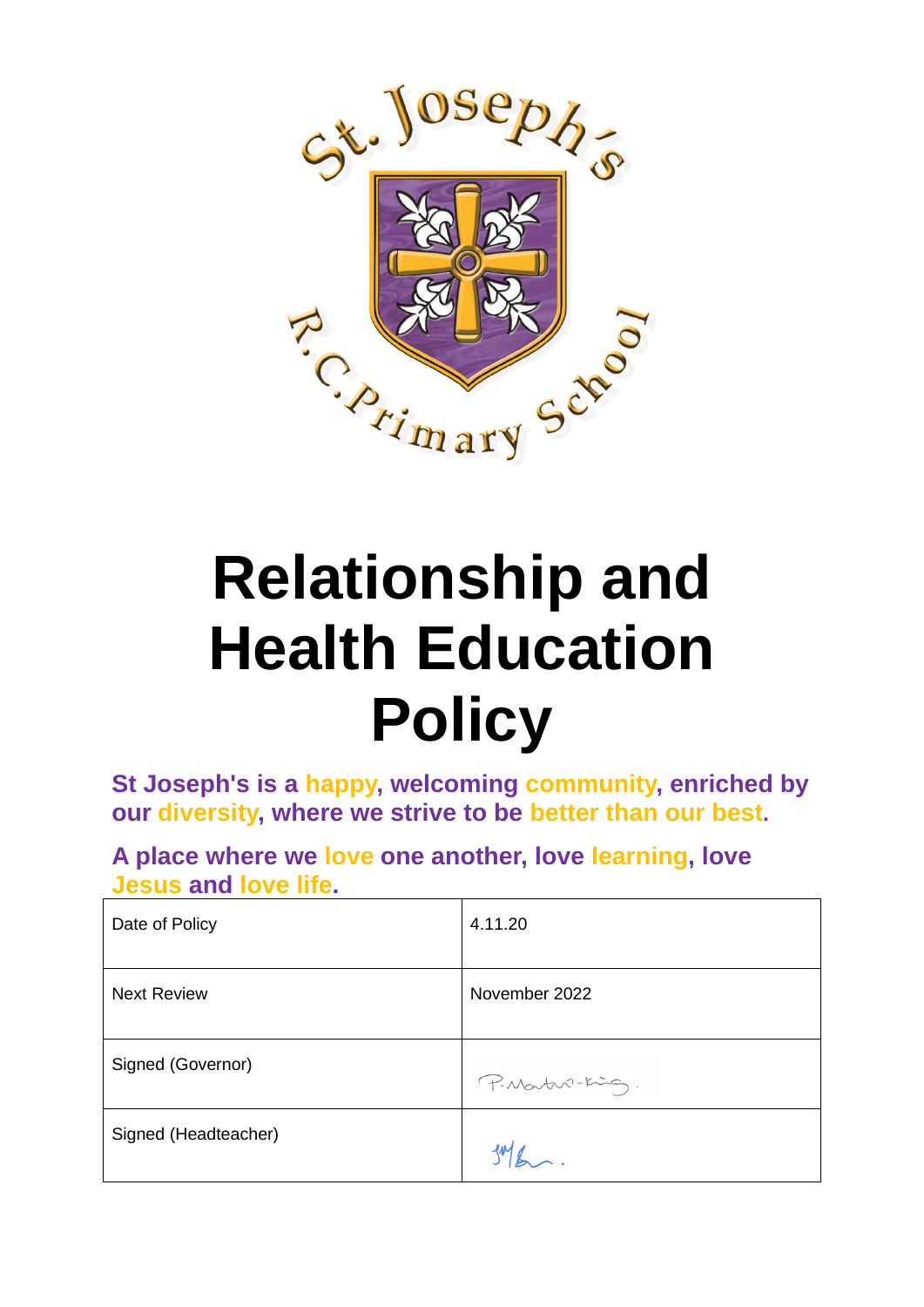# **Primary school model policy for Relationships Education, Relationships and Sex Education and Health Education**

# **School Mission Statement**

Our Mission Statement commits us to the education of the whole child (spiritual, physical, intellectual, moral, social, cultural, emotional) and we believe that Relationships and Health Education is an integral part of this education. Furthermore our school aims state that we will endeavour to raise pupils' self-esteem, help them to grow in knowledge and understanding, recognise the value of all persons and develop caring and sensitive attitudes.

# **Consultation**

This policy has been produced in consultation with staff and parents/carers.

# **Rationale**

*'I have come that you might have life and have it to the full'* (John 10.10)

We are involved in Relationships Education, Relationships and Sex Education and Health Education precisely because of our Christian beliefs about God and about the human person. The belief in the unique dignity of the human person made in the image and likeness of God underpins the approach to all education in a Catholic school. Our approach to Relationships and Health Education therefore is rooted in the Catholic Church's teaching of the human person and presented in a positive framework of Christian ideals.

At the heart of the Christian life is the Trinity, Father, Son and Spirit in communion, united in loving relationship and embracing all people and all creation. As a consequence of the Christian belief that we are made in the image and likeness of God, gender and sexuality are seen as God's gift, reflect God's beauty, and share in the divine creativity. Relationships and Health Education, therefore, will be placed firmly within the context of relationship as it is there that sexuality grows and develops.

Following the guidance of the Bishops of England and Wales and as advocated by the DfE, Relationships Education, Relationships and Sex Education and Health Education will be firmly embedded in the Relationships and Health framework as it is concerned with nurturing human wholeness and integral to the physical, spiritual, emotional, moral, social and intellectual development of pupils. It is centred on Christ's vision of being human as good news and will be positive and prudent, showing the potential for development, while enabling the dangers and risks involved to be understood and appreciated.

All Relationships and Health Education will be in accordance with the Church's moral teaching. It will emphasise the central importance of marriage and the family whilst acknowledging that all pupils have a fundamental right to have their life respected whatever household they come from and support will be provided to help pupils deal with different sets of values.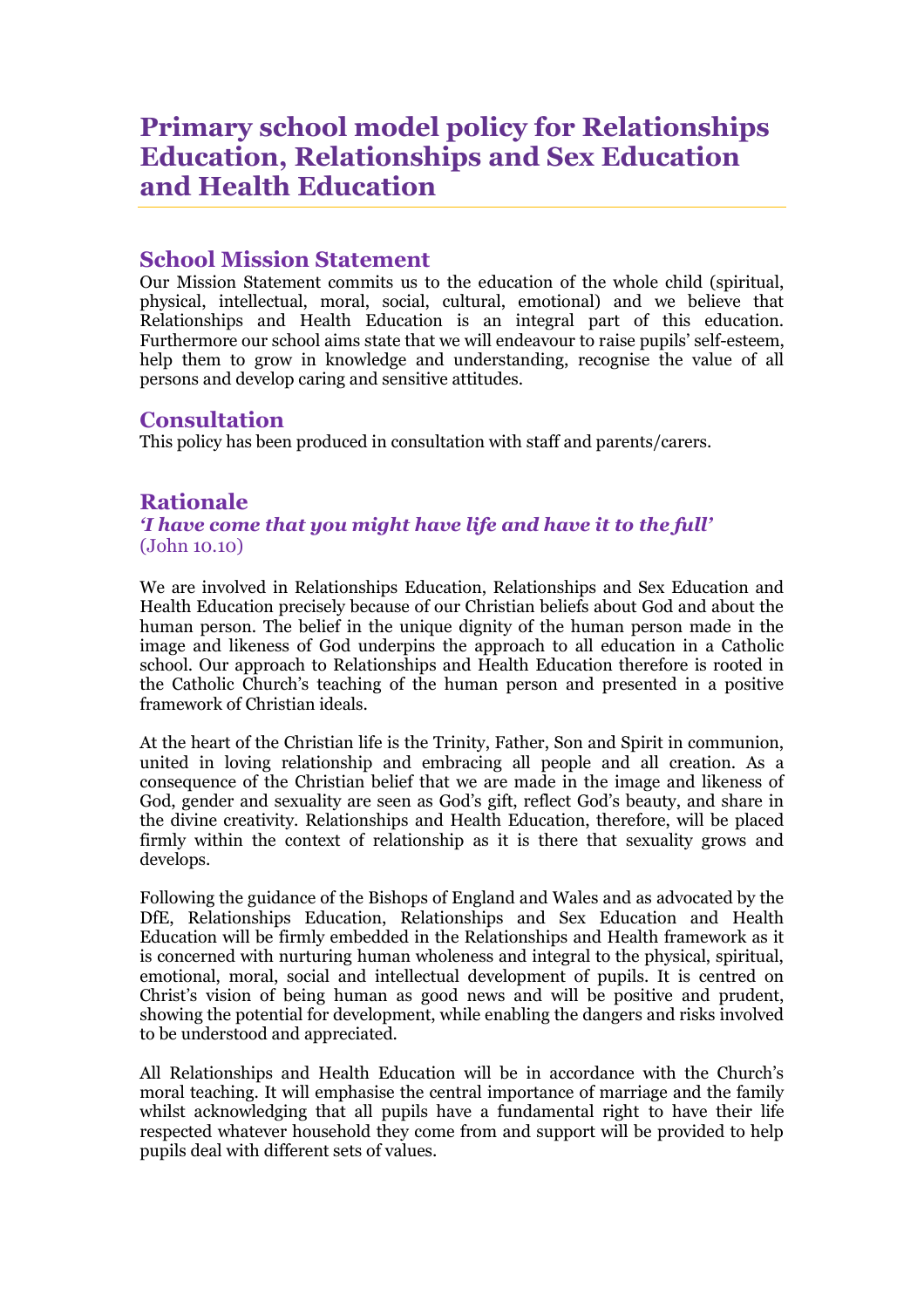# **Aim of Relationships and Health Education**

In partnership with parents, we aim to provide children with a "positive and prudent sexual education"<sup>1</sup> which is compatible with their physical, cognitive, psychological, and spiritual maturity, and rooted in a Catholic vision of education and the human person.

To develop the following **attitudes and virtues**:

- respect for the dignity of every human being in their own person and in the person of others;
- joy in the goodness of the created world and their own bodies;
- responsibility for ones actions and a recognition of the impact of these on others;
- recognising and valuing their own sexual identity and that of others;
- celebrating the gift of life-long love;
- recognising the importance of marriage and family life;

#### To develop the following **personal and social skills**:

- making sound judgements and good choices;
- loving and being loved, and the ability to form friendships and loving, stable relationships;
- managing emotions within relationships including when relationships break down;
- managing conflict positively, recognising the value of difference;
- cultivating humility, mercy and compassion, learning to forgive and be forgiven;
- developing self-esteem and confidence, demonstrating self-respect and empathy for others;
- building resilience and the ability to resist unwanted pressures, recognising the influence and impact of the media, internet and peer groups;

To develop the following **knowledge and understanding**:

- the Church's teaching on marriage and the importance of marriage and family life;
- the centrality and importance of virtue in guiding human living and loving;
- the physical and psychological changes that accompany puberty;
- the facts about human reproduction;

# **Inclusion and Differentiated learning**

We will ensure Relationships and Health Education is sensitive to the different needs of individual pupils in respect to pupils' different abilities, levels of maturity and personal circumstances in a way that does not subject pupils to discrimination. Lessons will also help children to realise the nature and consequences of discrimination, teasing, bullying and aggressive behaviours (including cyberbullying), use of prejudice-based language and how to respond and ask for help. These questions will be responded to in the context of the school's inclusion policy.

<sup>1</sup> *Gravissimum Educationis* 1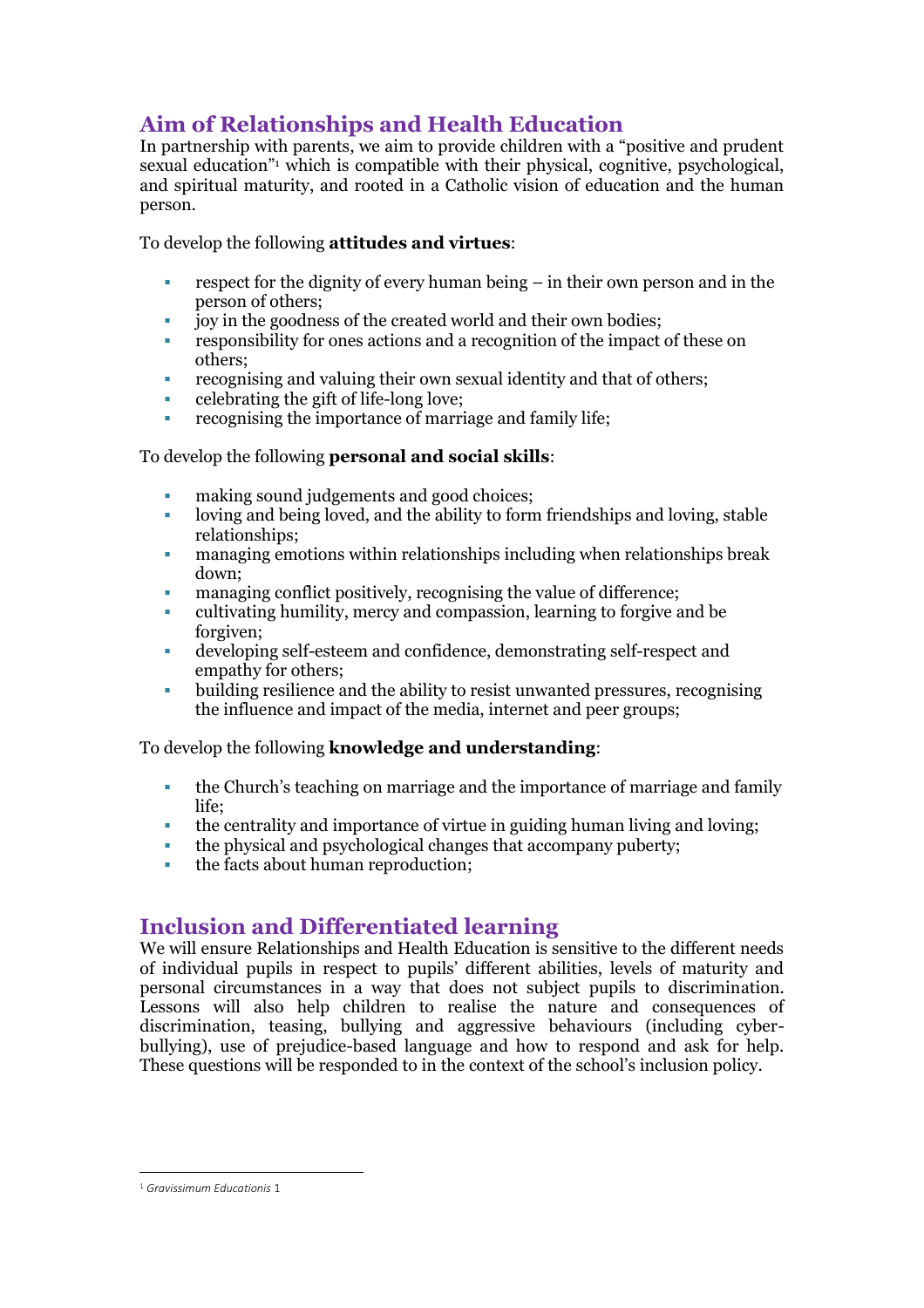# **Statutory Curriculum Requirements**

We are required to teach those aspects of Relationships Education, Relationships and Sex Education and Health Education which are statutory parts of National Curriculum Science. We are required to teach Relationships and Health Education.

# **Equalities Obligations**

The governing body have wider responsibilities under the Equalities Act 2010 and will ensure that our school strives to do the best for all of the pupils, irrespective of disability, educational needs, race, nationality, ethnic or national origin, pregnancy, maternity, sex, gender identity, religion or sexual orientation or whether they are looked after children.

# **Broad Content of Relationships Education and Health Education**

Three aspects of Relationships Education and Health Education - attitudes and values, personal and social skills and knowledge and understanding will be provided in three inter-related ways: the whole school/ethos dimension; cross-curricular Relationships and Health approach and a discreet Relationships Education and Health Education curriculum.

#### **Programme / Resources**

The main Relationships and Health Education programme will be *Life to the Full*  produced by Ten:Ten Resources.

The Primary Curriculum framework for Relationships Education, Relationships and Sex Education and Health Education will be followed which is cross curricular.

#### **Assessment of Relationships and Health Education**

Relationships and Health Education will be assessed in each unit using the suggested assessment activities in the *Life to the Full* programme.

#### **Parents and Carers**

Parents/carers are the primary educators of their children. They were consulted before this policy was ratified by the governors. They will be consulted at every stage of the development of any revision of the Relationships and Health Education programme, as well as during the process of monitoring, review and evaluation. Resources used by the school will be made available each year for parents/carers to view.

# **Teaching the Programme**

Class teachers have the responsibility for teaching the Relationships and Health Education curriculum.

On some occasions adults from other agencies will be used to deliver some aspects of Relationships and Health Education. Such visits will always complement the current programme and never substitute or replace teacher led sessions.

External visitors will be made clear about their roles and responsibilities whilst they are in school delivering a session. Visitors should adhere to our code of practice developed in line with the school visitor policy and will be required to ensure that all teaching is rooted in Catholic principles and practice.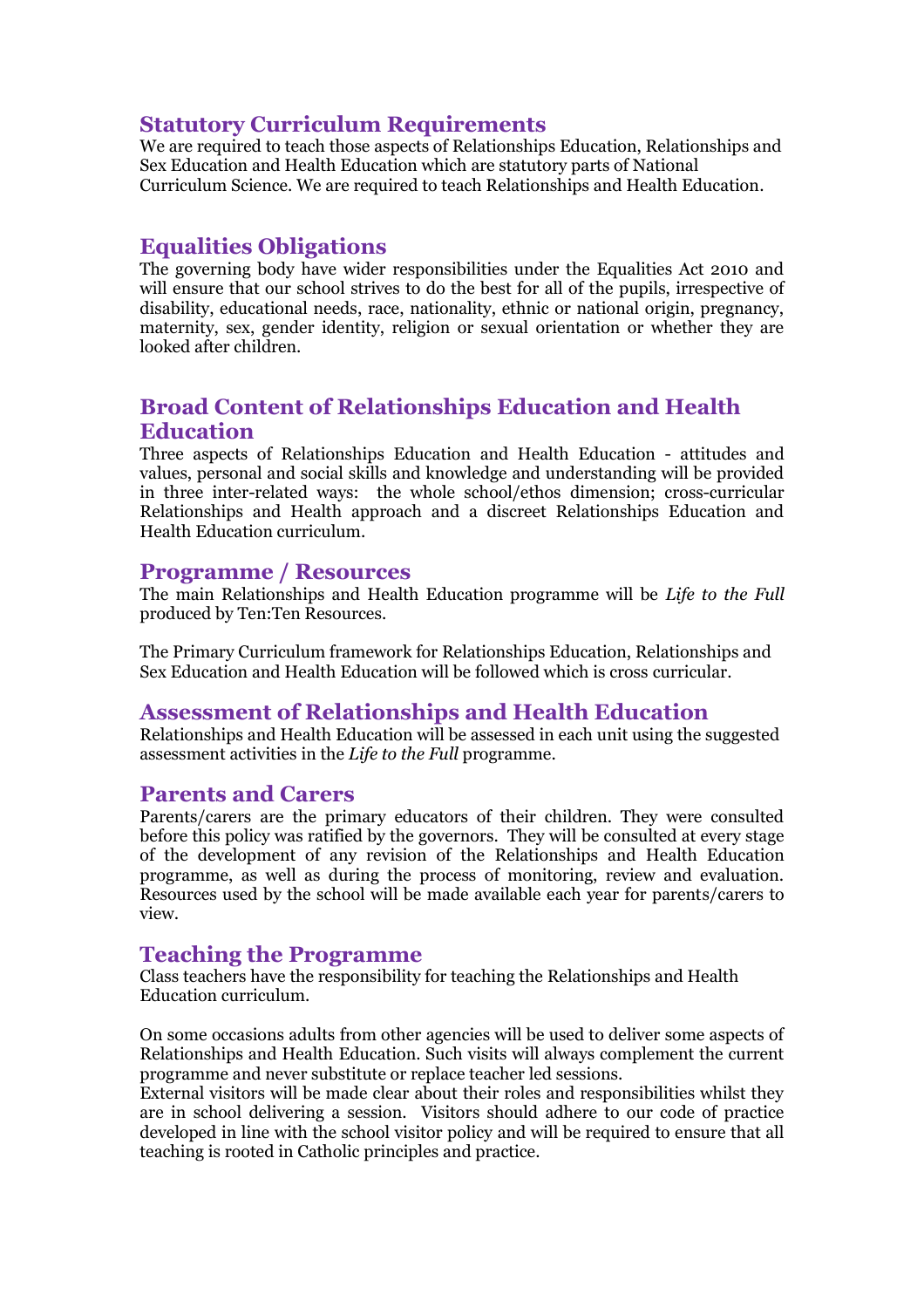### **Other Roles and Responsibilities regarding Relationships and Health Education Governors will:**

- Draw up the Relationships and Health Education policy, in consultation with parents and teachers;
- **Ensure that the policy is available to parents;**
- Ensure that the policy is in accordance with other whole school policies, e.g., SEN, the ethos of the school and our Christian beliefs;
- Ensure that parents know of their right to withdraw their children;
- Establish a link governor to share in the monitoring and evaluation of the programme, including resources used;
- Ensure that the policy provides proper and adequate coverage of relevant National Curriculum science topics and the setting of Relationships and Health Education within relationships and Health Education.
- Ensure that the school policy and teaching is compliant with the guidance issued by the Diocesan Department for Education 2019

### **Headteacher**

The headteacher takes overall delegated responsibility for the implementation of this policy and for liaison with the governing body, parents, the Diocesan Department for Education and the local authority, also appropriate agencies.

# **Relationships Health Education Coordinator**

The coordinator with the headteacher has a general responsibility for supporting other members of staff in the implementation of this policy and will provide a lead in the dissemination of the information relating to Relationships and Health Education and the provision of in-service training.

# **All Staff**

Relationships Education and Health Education is a whole school issue. All teachers have a responsibility of care; as well as fostering academic progress they should actively contribute to the guardianship and guidance of the physical, moral and spiritual well-being of their pupils. Teachers will be expected to teach Relationships Education and Health Education in accordance with the Catholic Ethos of the school. Appropriate training will be made available for all staff teaching Relationships and Health Education. All staff have been included in the development of this policy and all staff should be aware of the policy and how it relates to them.

#### **Children's questions**

The governors want to promote a healthy, positive atmosphere in which Relationships and Health Education can take place. They want to ensure that pupils can ask questions freely, be confident that their questions will be answered, and be sure that they will be free from bullying or harassment from other children and young people.

# **Controversial or Sensitive issues**

There will always be sensitive or controversial issues in the field of Relationships and Health Education. These may be matter of maturity, of personal involvement or experience of children, of disagreement with the official teaching of the Church, of illegal activity or other doubtful, dubious or harmful activity. The governors believe that children are best educated, protected from harm and exploitation by discussing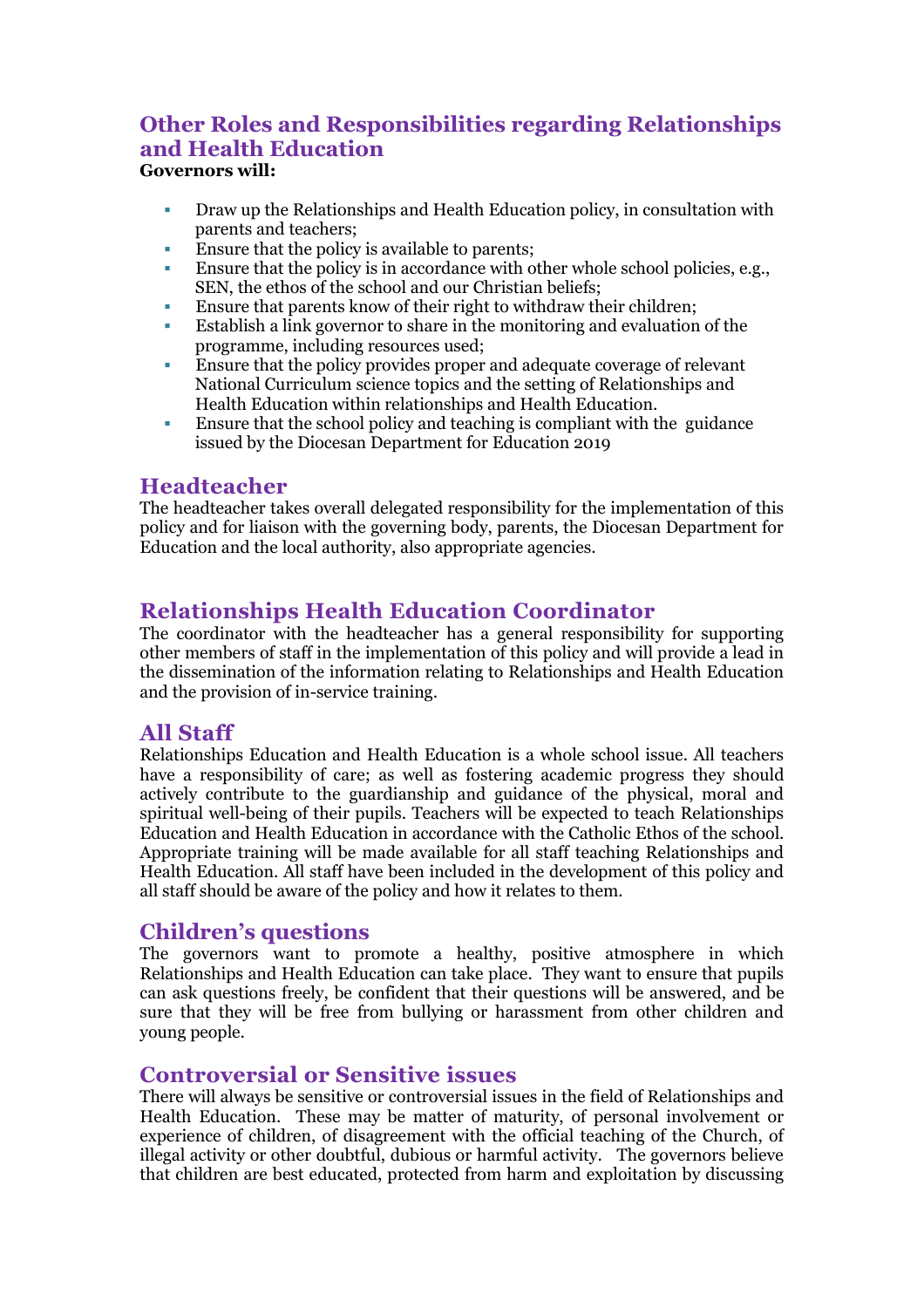such issues openly within the context of the Relationships and Health Education programme. The use of ground rules, negotiated between teachers and pupils, will help to create a supportive climate for discussion.

Some questions may raise issues which it would not be appropriate for teachers to answer during ordinary class time.

# **Supporting children and young people who are at risk**

Children will also need to feel safe and secure in the environment in which Relationships and Health Education takes place. Effective Relationships and Health Education will provide opportunities for discussion of what is and is not appropriate in relationships. Such discussion may well lead to disclosure of a safeguarding issue. Teachers will need to be aware of the needs of their pupils and not let any fears and worries go unnoticed. Where a teacher suspects that a child or young person is a victim of or is at risk of abuse they are required to follow the school's safeguarding policy and immediately inform the Designated Safeguarding Lead.

# **Confidentiality and Advice**

All governors, all teachers, all support staff, all parents and all pupils must be made aware of this policy, particularly as it relates to issues of advice and confidentiality.

All lessons, especially those in the Relationships and Health Education programme, will have the best interests of pupils at heart, enabling them to grow in knowledge and understanding of relationships, developing appropriate personal and social skills and becoming appreciative of the values and attitudes which underpin the Christian understanding of what it means to be fully human.

Pupils will be encouraged to talk to their parents/carers about the issues which are discussed in the programme. Teachers will always help pupils facing personal difficulties, in line with the school's pastoral care policy. Teachers should explain to pupils that they cannot offer unconditional confidentiality, in matters which are illegal or abusive for instance. Teachers will explain that in such circumstance they would have to inform others, e.g. parents, headteacher, but that the pupils would always be informed first that such action was going to be taken.

# **Monitoring and review of the policy**

The Relationships and Health Education Coordinator will monitor provision by scrutinising plans, schemes of work and samples of pupils work. The programme will be evaluated biennially. Governors will carry out their own audit of the policy and will consider all such evaluations and suggestions before amending the policy. Parents will also be consulted. Governors remain ultimately responsible for the policy.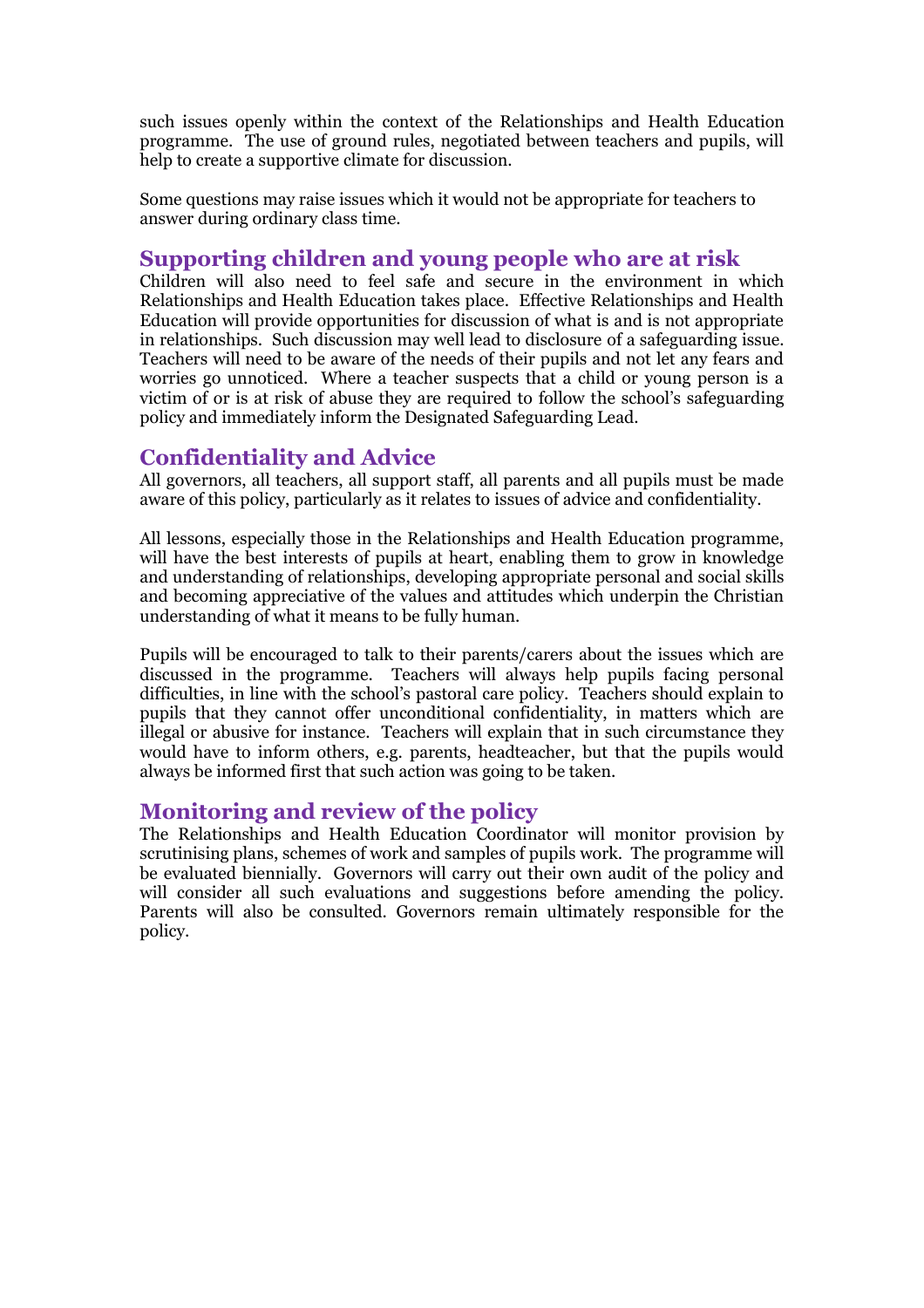# **Programme and Resources used for Relationships and Health Education**

From Nursery to Year 6, we will be following 'Life to the Full', produced by Ten:Ten Resources, a fully-integrated and holistic programme.

Life to the Full follows a three-stage structure which is repeated across Key Stage 1, Lower key stage 2 and Upper Key Stage 2. Within each of these stages there are three modules:

- Created and Loved by God
- Created to Love Others
- Created to Live in Community.

Each module is then broken down into Units of Work:

| <b>Module 1</b> | <b>Created and Loved by God</b>     |
|-----------------|-------------------------------------|
| Units           | Religious Understanding             |
|                 | Me, my body, my health              |
|                 | Emotional well-being                |
|                 | Life Cycles                         |
| <b>Module 2</b> | <b>Created to Love Others</b>       |
| Units           | Religious Understanding             |
|                 | Personal relationships              |
|                 | Keeping Safe                        |
| <b>Module 3</b> | <b>Created in Live in Community</b> |
| Units           | Religious Understanding             |
|                 | Living in the Wider World           |

#### **Module 1: Created and Loved by God**

This explores the individual. Rooted in the teaching that we are made in the image and likeness of God, it helps the children to develop an understanding of the importance of valuing themselves as the basis for personal relationships.

#### **Early Years Foundation Stage sessions explore:**

- Our uniqueness including celebrating difference and individual gifts, talents and abilities
- Looking after and using our bodies
- The necessity of when and how to say sorry in relationships
- Jesus's forgiveness
- Growing up as God's plan for us

**Key Stage One** sessions explore:

- That we are uniquely made by a loving God
- We have differences and similarities (including physical differences between boys and girls)
- Key information about staying physically healthy
- Understanding feelings and emotions including strong feelings such as anger
- Life cycle from birth to old age

#### **Lower Key Stage Two** sessions explore:

- Understanding differences
- Respecting our bodies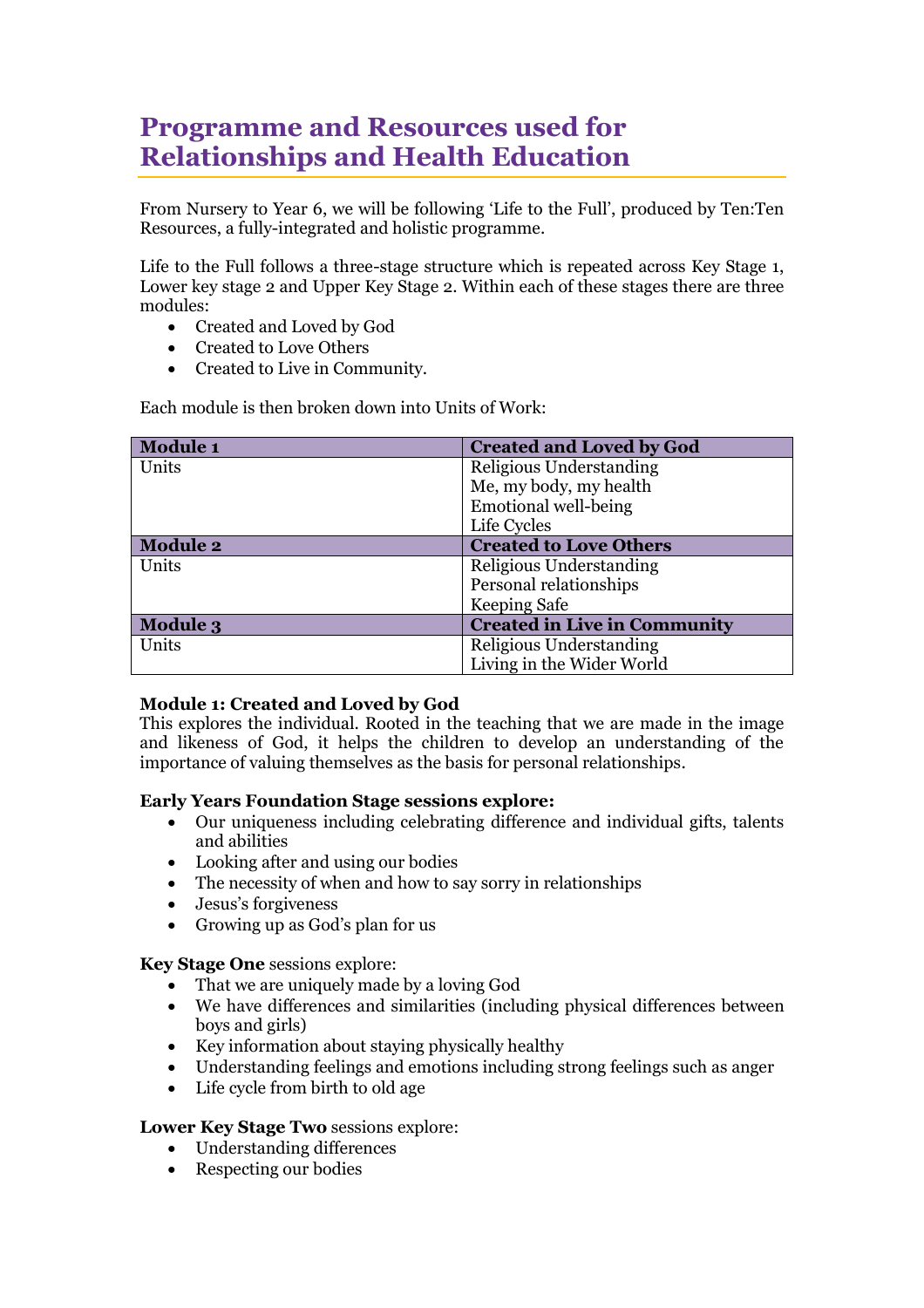- Puberty and changing bodies
- Strategies to support emotional well-being including practising thankfulness
- The development of pupils understanding of life before birth

#### **Upper Key Stage Two** sessions explore:

- Appreciation of physical and emotional differences
- A more complex understanding of physical changes in girl and boys bodies
- Body image
- Strong emotional feelings
- The impact of the internet and social media on emotional well-being (including teaching on pornography
- Understanding of life in the womb and how babies are made
- **Menstruation**

#### **Module Two: Created to Love Others**

This explores the individual's relationship with others. Building on the understanding that we have been created out of love and for love, this module explores how we take this calling into our family, friendships and relationships and teaches strategies for developing healthy relationships and keeping safe.

#### **Early Years Foundation Stage sessions explore:**

- Expanding their vocabulary by applying names to different family/friend relationships
- Positive/negative behaviour in relationships
- Looking to Jesus as their role model for a good friend
- Resolving conflict
- The importance of asking for forgiveness when necessary
- Practical ways to stay safe inside and out including medicine safety and people who help us in emergencies

#### **Key Stage One** Sessions explore:

- The Special People in their lives who they love and can trust
- How to cope with various social situations and dilemmas
- The importance of saying sorry and forgiveness within relationships The risks of being online
- The risks of being online
- The difference between good and bad secrets
- Physical boundaries
- The effects of harmful substances (including alcohol and tobacco)
- Basic First Aid and what makes a 999 emergency
- What to do if in an emergency situation

#### **Lower Key Stage Two** sessions explore:

- An appreciation of different family structures
- Strategies to develop healthy relationships with family and friends
- Techniques for managing thoughts, feelings and actions
- Effects of drugs, alcohol and tobacco and how to make good choices concerning these as they get older
- What to do in emergency situations

#### **Upper Key Stage Two** sessions explore:

- Strategies for more complex experiences of relationships and conflict
- How thoughts and feelings have an impact on how we act
- The risks of sharing and chatting online